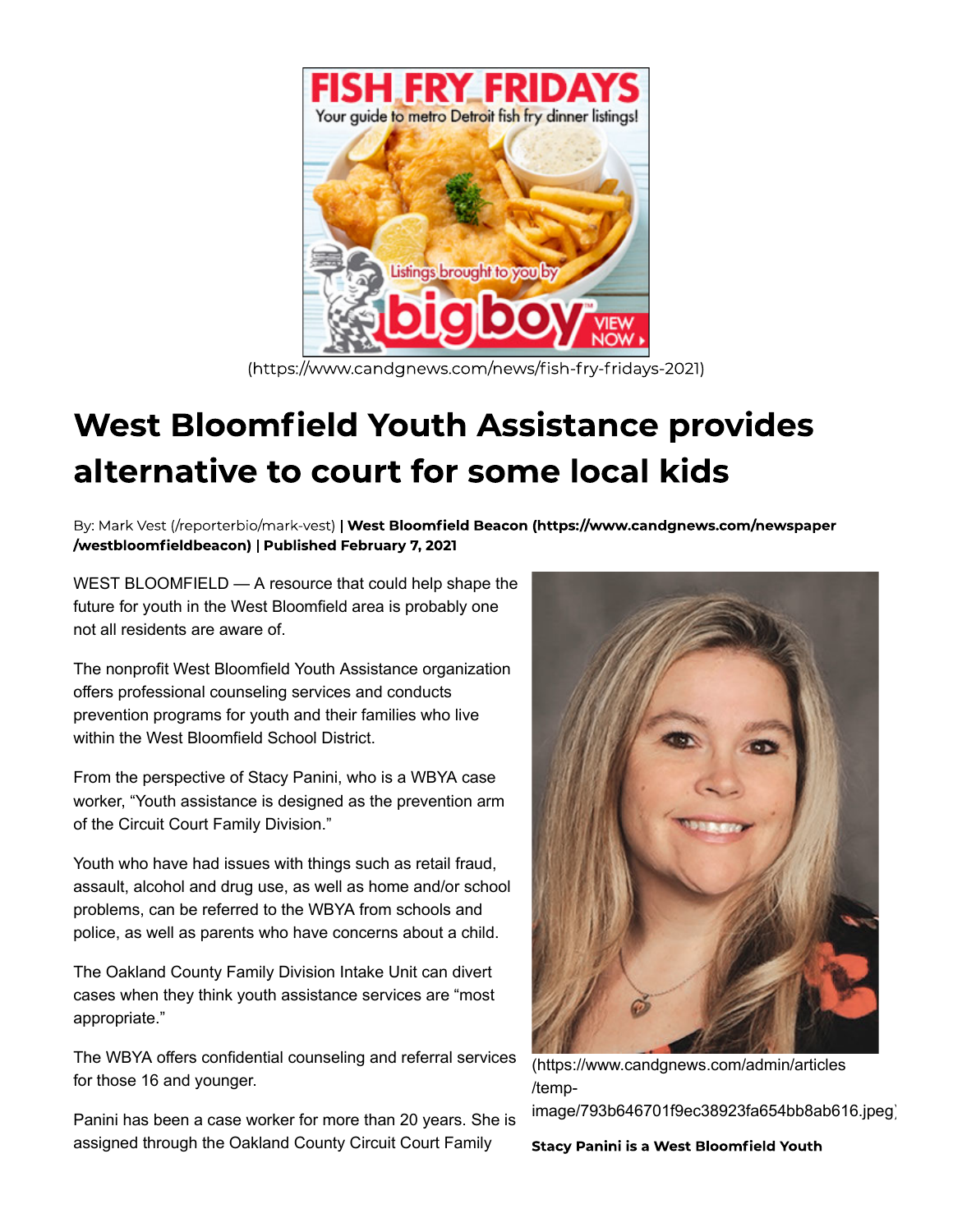Division and has been specifically part of the WBYA since 2009.

"Youth assistance, generally, would not be seeing a child who's already in the system," Panini said. "We're trying to avoid them getting into the system. Most kids that I see are kind of a variety of either discipline issues, home issues or

**Assistance case worker. The WBYA provides** counseling services for local youth who may have been referred by law enforcement, parents or a school. **Photo provided by Stacy Panini** 

they may be what we call a prevention issue, which is an identified risk factor that makes them susceptible to some type of situation."

In lieu of facing prosecution for something such as theft, kids can be diverted out of the system by participating in youth assistance programs.

According to Panini, consequences are similar to what they would be through going to court, such as having to participate in community service or writing a letter of apology, but without "that official court file."

If a youth doesn't show up for an appointment with Panini, she can inform law enforcement, and a decision will be made as to whether the individual will then face prosecution.

Panini is of the opinion that keeping kids out of the court system and offering youth assistance, as an alternative can be life-changing.

"For a vast majority of the kids that I see, they just need that wake-up call," she said. "Some consequences that are firm, that are done by someone who is not emotional, not related to them, and holds them accountable for their actions. It's been very successful."

Chair Kelly Hyer discussed an advantage the WBYA can offer for youth.



(https://www.arden-courts.com/SterlingHeights)

"Kids need one other adult mentor in their life besides people in their household, as well as people in the education system," Hyer said.

Aside from adult mentorship, being recognized for volunteer contributions can also impact the life of a youth.

The WBYA does that on a yearly basis via the Youth Recognition Awards in evening programs at West Bloomfield High.